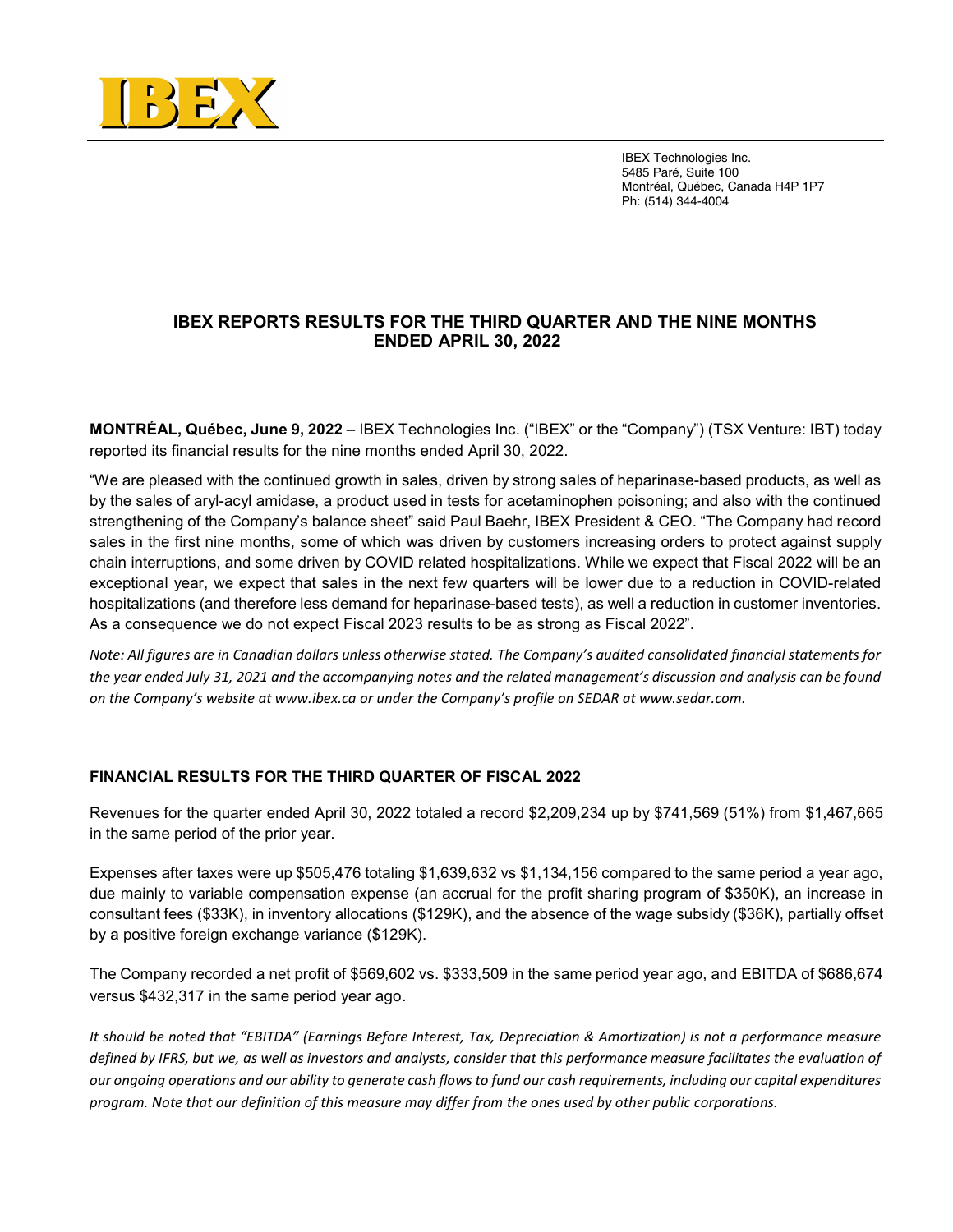

.

### EBITDA for the three months ended

|                                                                  | April 30, | April 30, |  |
|------------------------------------------------------------------|-----------|-----------|--|
|                                                                  | 2022      | 2021      |  |
| Net earnings                                                     | \$569,602 | \$333,509 |  |
| Depreciation of property, plant, equipment and intangible assets | \$35,531  | \$38,891  |  |
| Depreciation of right-of-use assets                              | \$58,056  | \$55,790  |  |
| Interest - Net                                                   | \$23,485  | \$4,081   |  |
| Income tax expense                                               |           | \$46      |  |
| Earnings before interest, tax, depreciation and amortization     | \$686,674 | \$432,317 |  |

## FINANCIAL RESULTS FOR THE NINE MONTHS ENDED APRIL 30, 2022

Revenues for the nine months ended April 30, 2021 of \$5,822,473 were up \$1,877,235 (48%) as compared to \$3,945,238 in the same period of the prior year. The increase in revenues is due to a combination of COVID driven increases in the use of heparinase I, and changes in quarterly purchasing patterns on the part of several of our major customers.

Expenses after taxes totaled \$4,182,842, an increase of \$969,684 from the same period in FY2021, due mainly to an increase in variable compensation (an accrual of the profit sharing plan of \$550K and stock option expense of \$152K), changes in inventory allocation (\$126K), consulting fees (\$53K), and the absence of the wage subsidy (CEWS) (\$244K), partially offset by a positive foreign exchange impact (\$286K).

The combination of the above elements resulted in the Company recording net earnings of \$1,639,631 compared to net earnings of \$732,080 for the same period year ago.

The Company recorded EBITDA of \$1,945,668 vs a \$1,026,639 EBITDA in the same period year ago, explained by the above.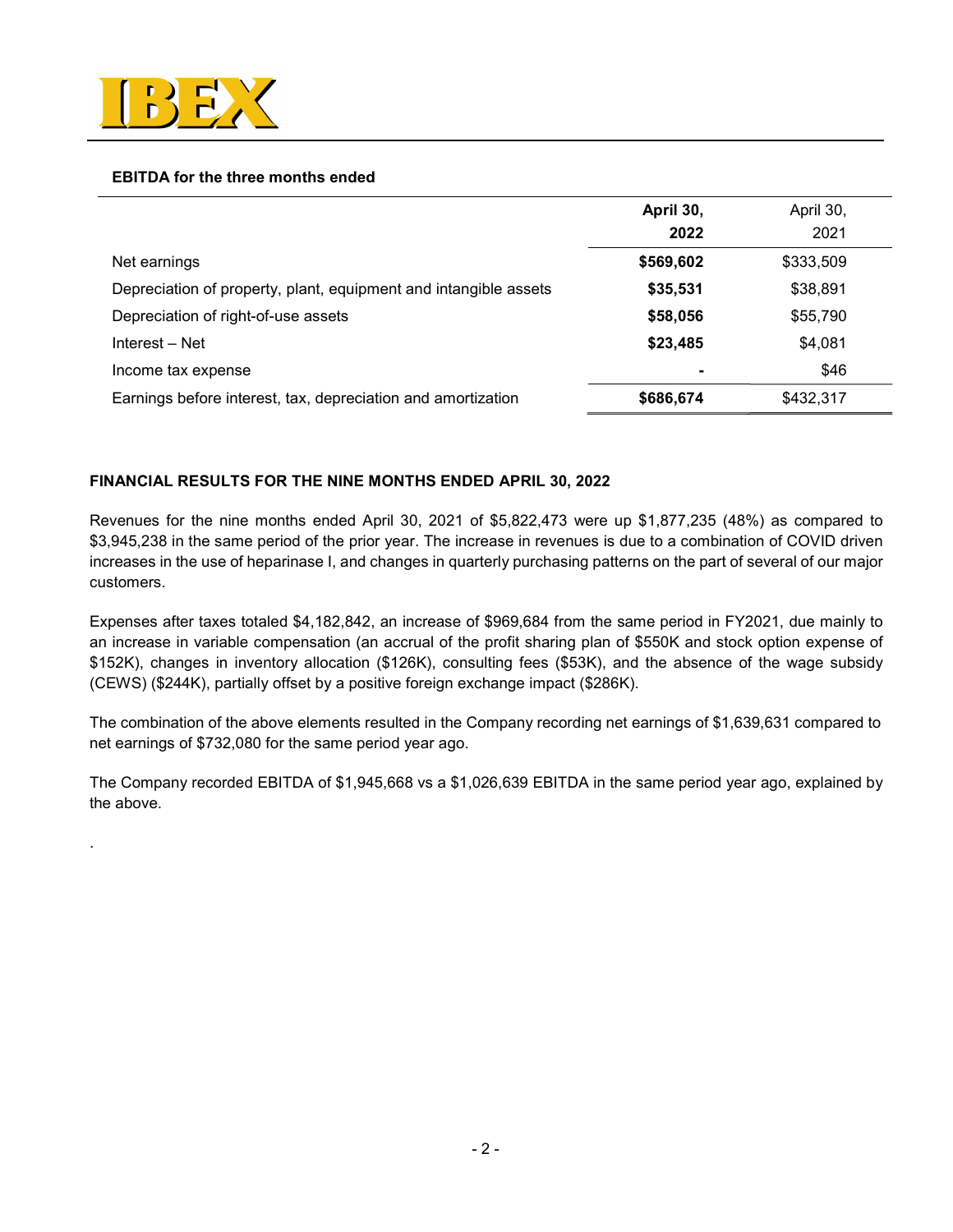

## Financial Summary for the nine months ended

|                                                                     | April 30,<br>2022 | April 30,<br>2021 |  |
|---------------------------------------------------------------------|-------------------|-------------------|--|
| Revenues                                                            | \$5,822,473       | \$3,945,238       |  |
| Earnings before interest, tax, depreciation & amortization (EBITDA) | \$1,945,668       | \$1,026,639       |  |
| Depreciation of property, plant, equipment and intangible assets    | \$114,844         | \$131,497         |  |
| Depreciation of right-of-use assets                                 | \$163,094         | \$152,818         |  |
| Net earnings                                                        | \$1,639,631       | \$732,080         |  |
| Earnings per share                                                  | \$0.06            | \$0.03            |  |

### EBITDA for the nine months ended

|                                                                  | April 30,<br>2022 | April 30,<br>2021 |
|------------------------------------------------------------------|-------------------|-------------------|
| Net earnings                                                     | \$1,639,631       | \$732,080         |
| Depreciation of property, plant, equipment and intangible assets | \$114,844         | \$131,497         |
| Depreciation of right-of-use assets                              | \$163,094         | \$152,818         |
| Interest - Net                                                   | \$28,099          | \$14,151          |
| Income tax refund                                                |                   | (\$3,907)         |
| Earnings before interest, taxes, depreciation and amortization   | \$1,945,668       | \$1,026,639       |

Cash and cash equivalents increased by \$2,525,725 during the nine months ended April 30, 2022 as compared to the year ended July 31, 2021. Net working capital increased by \$1,839,892 during the nine months ended April 30, 2022 as compared to the year ended July 31, 2021.

## Balance Sheet Summary as at

|                                                   | April 30,   | July 31,    |
|---------------------------------------------------|-------------|-------------|
|                                                   | 2022        | 2021        |
| Cash and cash equivalents                         | \$6,959,626 | \$4,433,901 |
| Net working capital                               | \$6,571,226 | \$4,731,334 |
| Outstanding shares at report date (common shares) | 24,823,244  | 24,823,244  |

## LOOKING FORWARD

As always, the future financial results of the Company are difficult to predict as the Company's customers have significant variations in their purchasing patterns, as it has been illustrated in the quarterly results over the past few